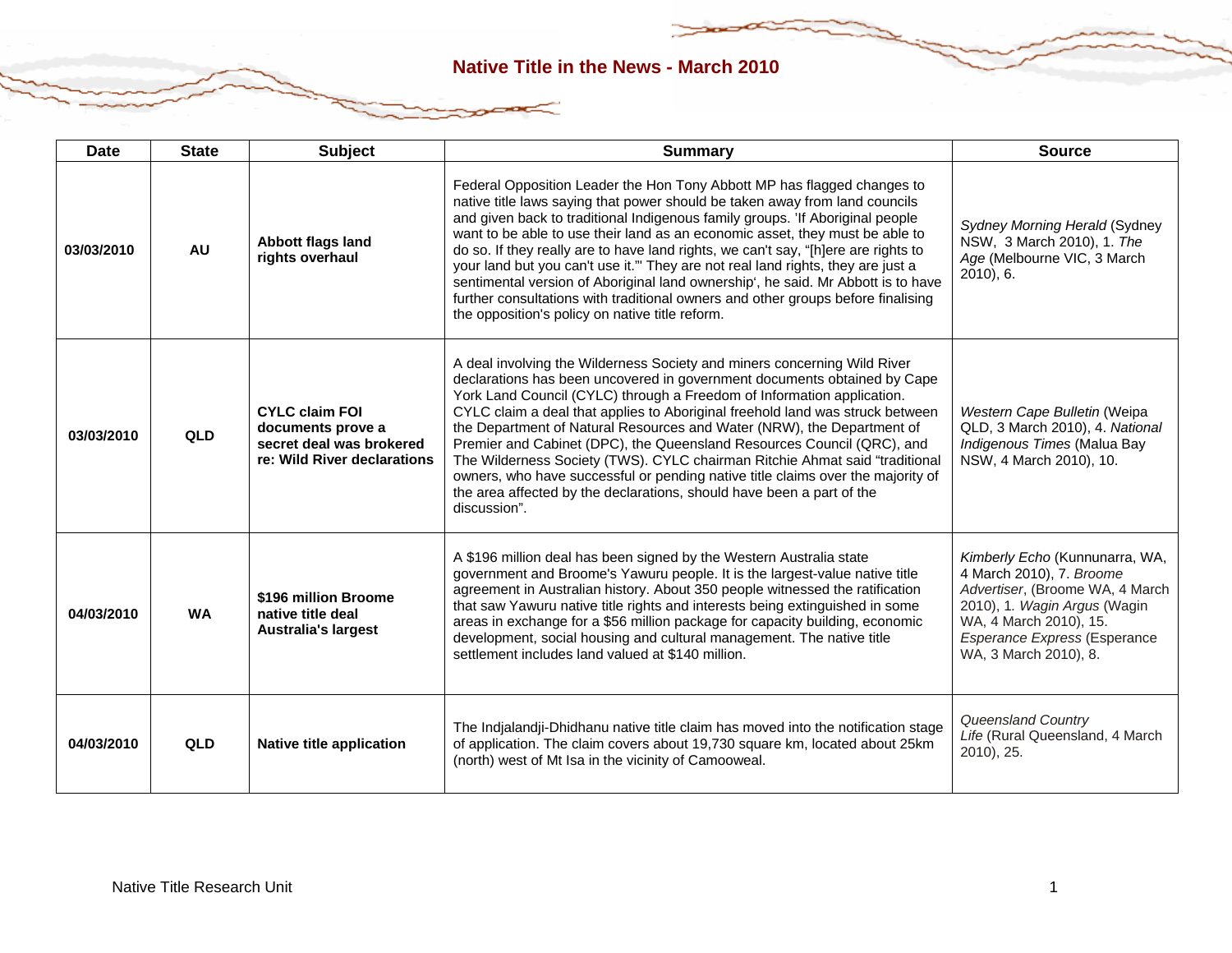| 04/03/2010 | QLD        | <b>Negotiation leads to</b><br>cultural and environment<br>preservation: Agreement<br>start of new<br>understanding. | Mervyn and Colin Johnson of the Gooreng Gooreng people have witnessed<br>the signing of a Memorandum of Understanding (MoU) between the Gurang<br>People and the Department of Environment, Resource and Management<br>(DERM). The agreement states that DERM Queensland Parks and Wildlife<br>Service (QPWS) will train traditional owner groups in conducting prescribed<br>burns and will work with them to ensure that cultural heritage continues to be<br>protected. The MoU was signed at the Gidarjil Cultural Festival and applies to<br>the Port Curtis Coral Coast native title area. The area runs from the Elliott<br>River, north to Gladstone, and as far west as Monto.                                                        | News-Mail (Bundaberg QLD, 4<br>March 2010), 5.  |
|------------|------------|----------------------------------------------------------------------------------------------------------------------|------------------------------------------------------------------------------------------------------------------------------------------------------------------------------------------------------------------------------------------------------------------------------------------------------------------------------------------------------------------------------------------------------------------------------------------------------------------------------------------------------------------------------------------------------------------------------------------------------------------------------------------------------------------------------------------------------------------------------------------------|-------------------------------------------------|
| 05/03/2010 | <b>NSW</b> | Mine protestors found<br>guilty of trespassing                                                                       | Twenty-seven protesters have been found guilty of trespassing on Lake Cowal<br>gold mine in Wagga Wagga Local Court by magistrate Geoff Hiatt. Sixteen<br>people, represented by barrister Daniel Brezniak, pleaded not guilty on the<br>grounds that they were invited on to the mine by Aboriginal man, Neville<br>"Chappy" Williams, who has a native title claim over the mine area in the<br>Federal Court. The other eleven people were not legally represented and<br>indicated to the court they did not accept its jurisdiction. They said they did not<br>recognise Commonwealth law, only the customary law of the Wiradjuri people.<br>Magistrate Hiatt rejected this stance and entered a plea of not guilty for each of<br>them. | Area News (Griffith, NSW, 5<br>March 2010), 3.  |
| 09/03/2010 | <b>NSW</b> | Calling for details on 80<br>homes plan.                                                                             | The NSW state government will be asked to outline its plans for development<br>of the Goolawah Estate at Cresent Head after some confusion about the lands'<br>status. Finalisation of the native title claim is still pending. Minister Kelly has<br>since advised the state government that development can proceed at<br>Goolawah.                                                                                                                                                                                                                                                                                                                                                                                                          | General News (Kempsey NSW, 9<br>March 2010), 4. |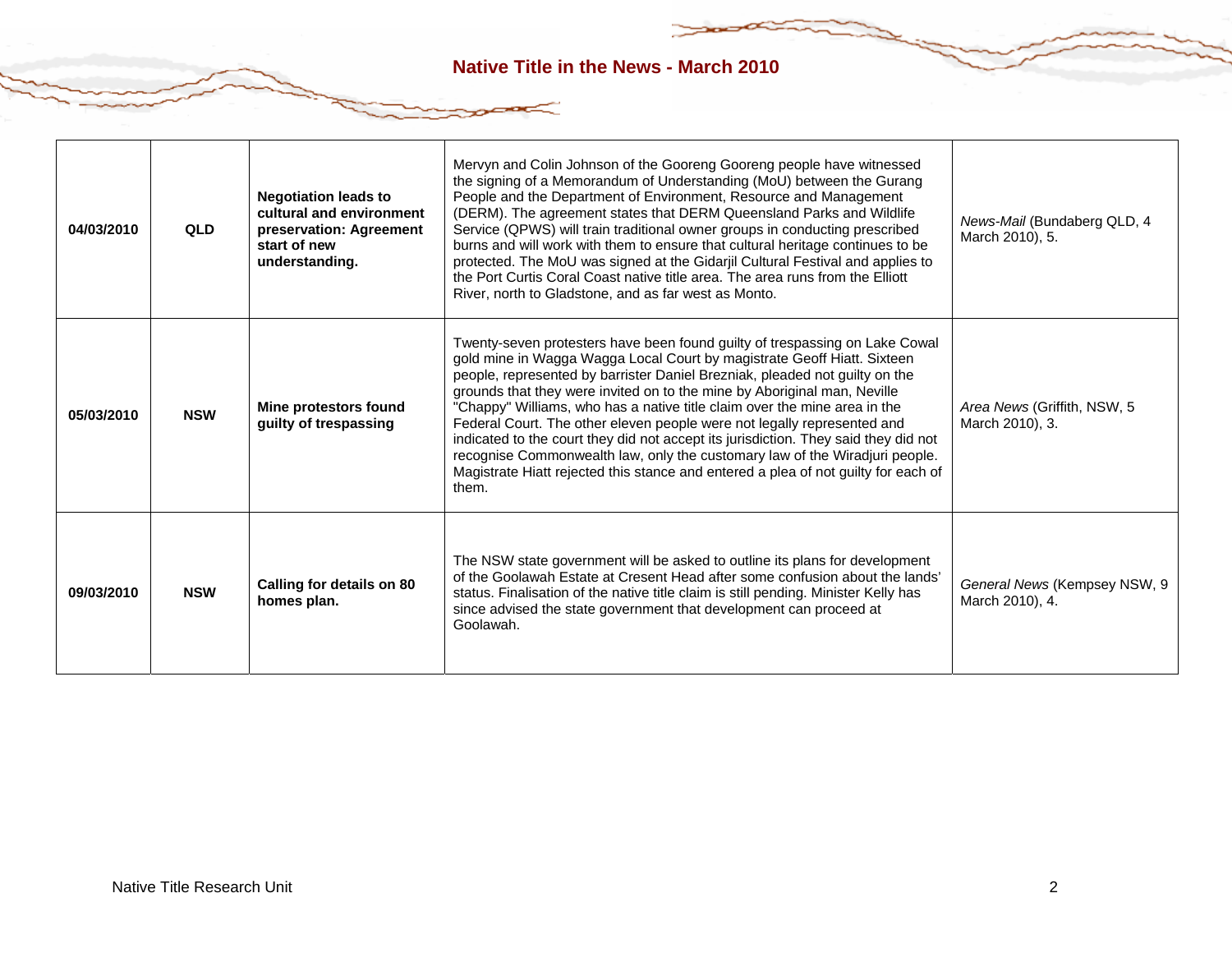÷

| 10/03/2010 | <b>WA</b>  | Cashmere's bid from<br>obscurity to \$250 million                   | David Hendrie, who chairs Cashmere Iron claimed the company could be<br>sitting on the Mid-Western Australia's biggest iron ore deposit and could play a<br>'key role' in the industry's emergence in the region. Mr. Hendrie said his<br>company had already secured native title access, and environmental studies<br>were well advanced. Cashmere Iron is planning a share market float this year.                                                                                                                                                                                                                                                                          | West Australian (Perth WA, 10<br>March 2010), 46.                                                                                                                                                                   |
|------------|------------|---------------------------------------------------------------------|--------------------------------------------------------------------------------------------------------------------------------------------------------------------------------------------------------------------------------------------------------------------------------------------------------------------------------------------------------------------------------------------------------------------------------------------------------------------------------------------------------------------------------------------------------------------------------------------------------------------------------------------------------------------------------|---------------------------------------------------------------------------------------------------------------------------------------------------------------------------------------------------------------------|
| 12/03/2010 | <b>NSW</b> | 'Sad day' for Koompahtoo<br><b>Local Aboriginal Land</b><br>Council | After seven years in administration, Koompahtoo Local Aboriginal Land<br>Council was dissolved by NSW Aboriginal Affairs Minister Paul Lynch. The<br>council's assets, rights and liabilities will be transferred to the NSW Aboriginal<br>Land Council, including 850 hectares on the shores of Lake Macquarie.                                                                                                                                                                                                                                                                                                                                                               | Newcastle Herald (Newcastle<br>NSW, 12 March 2010), 2.<br><b>National Indigenous Times</b><br>(Malua Bay NSW, 4 March 2010),<br>27.                                                                                 |
| 17/03/2010 | <b>SA</b>  | <b>Construction to start on</b><br>boat ramp                        | Construction of a new boat ramp at Middle Beach will begin within weeks. The<br>\$442,000 project has received native title clearance, making way for works to<br>begin. It includes a concrete boat ramp, floating pontoon and a car park to be<br>built by construction company Watpac.                                                                                                                                                                                                                                                                                                                                                                                      | Bunyip (Gawler SA, 17 March<br>2010), 6. Plains Producer<br>(Balaklava SA, 24 March 2010),<br>2.                                                                                                                    |
| 19/03/2010 | QLD        | Three-day battle<br>for compensation                                | Gurang and Gooreng Gooreng traditional owners met with Santos, the<br>Queensland Gas Company and Surat Gladstone Pipeline over three days to<br>negotiate terms of three Indigenous Land Use Agreements (ILUAs) in the<br>Bundaberg region. The ILUAs relate to gas pipeline projects taking place near<br>Gladstone. Although some Gurang and Gooreng Gooreng peoples were not<br>entirely happy with the deals, the Port Curtis Coral Coast native title claim<br>group authorised the ILUAs. The agreements are in the process of being<br>registered by the National Native Title Tribunal. Interested parties can make<br>objections to the deals for up to three months. | News-Mail (Bundaberg QLD, 19<br>March 2010), 2. News-Mail<br>(Bundaberg QLD, 23 March<br>2010), 5. Advertiser (Adelaide<br>SA, 27 March 2010),<br>44. Gladstone Observer<br>(Gladstone QLD, 30 March<br>$2010$ , 5. |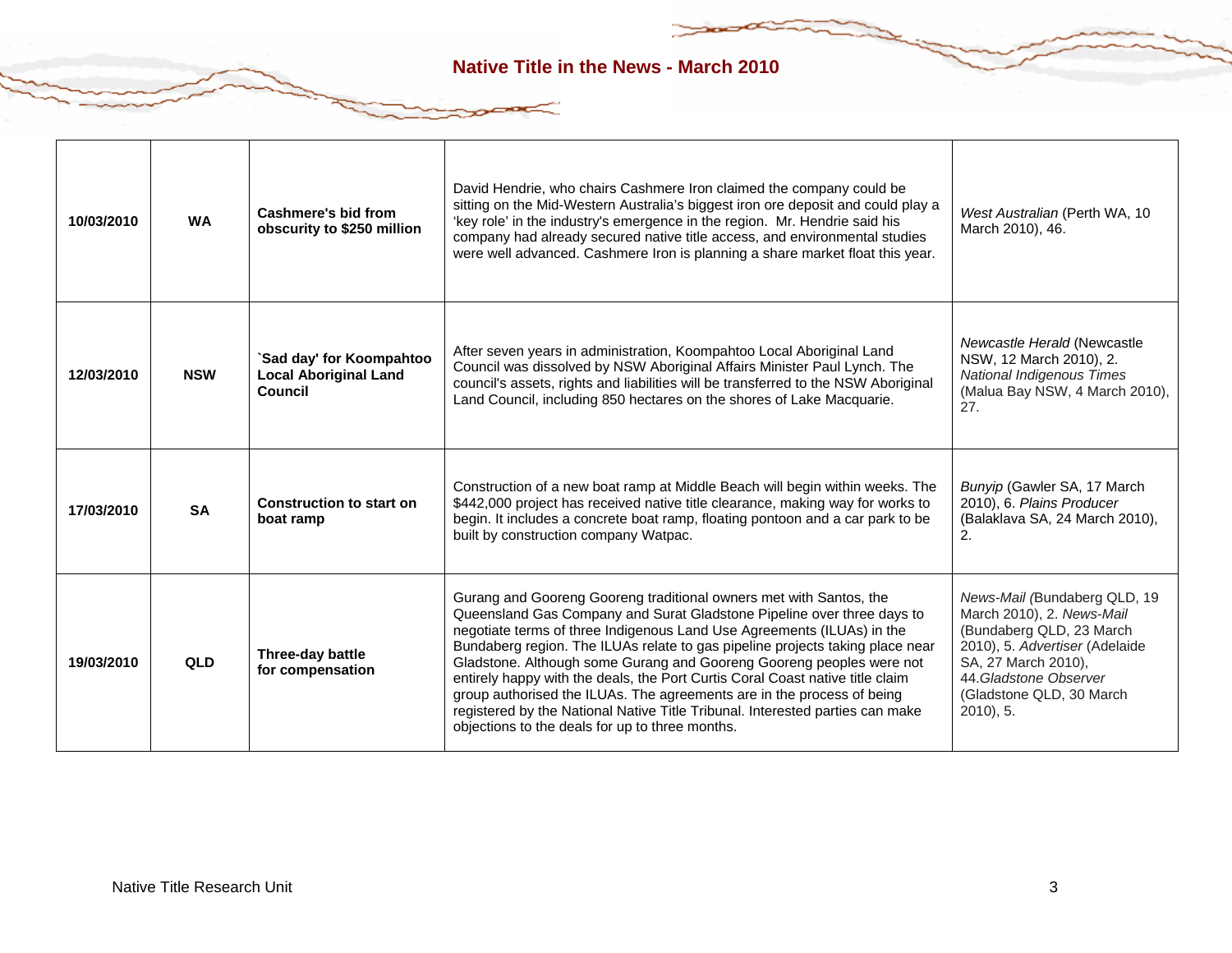| 22/03/2010 | <b>WA</b> | <b>Federal Court case clears</b><br>way for native title | More native title claims will be able to be resolved regionally, following a<br>Federal Court settlement of a technical issue in relation to a claim by the Bardi<br>Jawi people in the Kimberley. Executive director of the Kimberley Land Council<br>Wayne Bergmann said 'a lot of claims were held up by government lawyers on<br>this issue'.<br>In a unanimous decision, Justices John Mansfield and Tony North overturned a<br>2005 decision by Justice Robert French that said the Jawi people were not one<br>society due to regional differences. The Bardi people, of the top end of<br>Dampier Peninsula including Lombadina/Djarindjin and Cape Leveque, and the<br>Jawi people, of island country around King Sound and the Buccaneer<br>Archipelago have fought for native title rights for more than 15 years. | <b>Australian Financial Review</b><br>(National AU, 22 March 2010), 7.<br>Broome Advertiser (Broome WA,<br>25 March 2010), 6. |
|------------|-----------|----------------------------------------------------------|-------------------------------------------------------------------------------------------------------------------------------------------------------------------------------------------------------------------------------------------------------------------------------------------------------------------------------------------------------------------------------------------------------------------------------------------------------------------------------------------------------------------------------------------------------------------------------------------------------------------------------------------------------------------------------------------------------------------------------------------------------------------------------------------------------------------------------|-------------------------------------------------------------------------------------------------------------------------------|
| 24/03/2010 | <b>WA</b> | Native title focus for<br>community open day             | Yamatji Marlpa Aboriginal Corporation's, Tom Price, office has welcomed<br>traditional owners from around the Pilbara during an open day on March 12.<br>The day was also an opportunity for traditional owners from around the Pilbara<br>to discuss native title claims and relevant matters such as mining, development<br>and heritage in an informal setting.                                                                                                                                                                                                                                                                                                                                                                                                                                                            | Pilbara News (Pilbara WA, 24<br>March 2010), 18. North West<br>Telegraph (South Hedland WA,<br>24 March 2010), 23.            |
| 24/03/2010 | <b>WA</b> | High cost of native title<br>talks                       | Pilbara mining company, FMG, in its submission to the Department of Families,<br>Housing, Community Services and Indigenous Affairs', 'Optimising Benefits<br>from Native Title Agreements' discussion paper, states that it is forced to pay<br>traditional owners more than \$60,000 a day to talk about native title matters.<br>It states that '[n]ative title representative bodies employ a singular tactic in all<br>negotiation matters, which is to delay the process in the hope that a proponent<br>will be inclined to offer more substantial financial compensation in order to<br>ameliorate the prospect of further delay'. It also states that deals under the<br>Native Title Act (1993) (Cth) were shrouded in secrecy, lacked accountability<br>and rarely created jobs.                                   | West Australian (Perth WA, 24<br>March 2010), 16.                                                                             |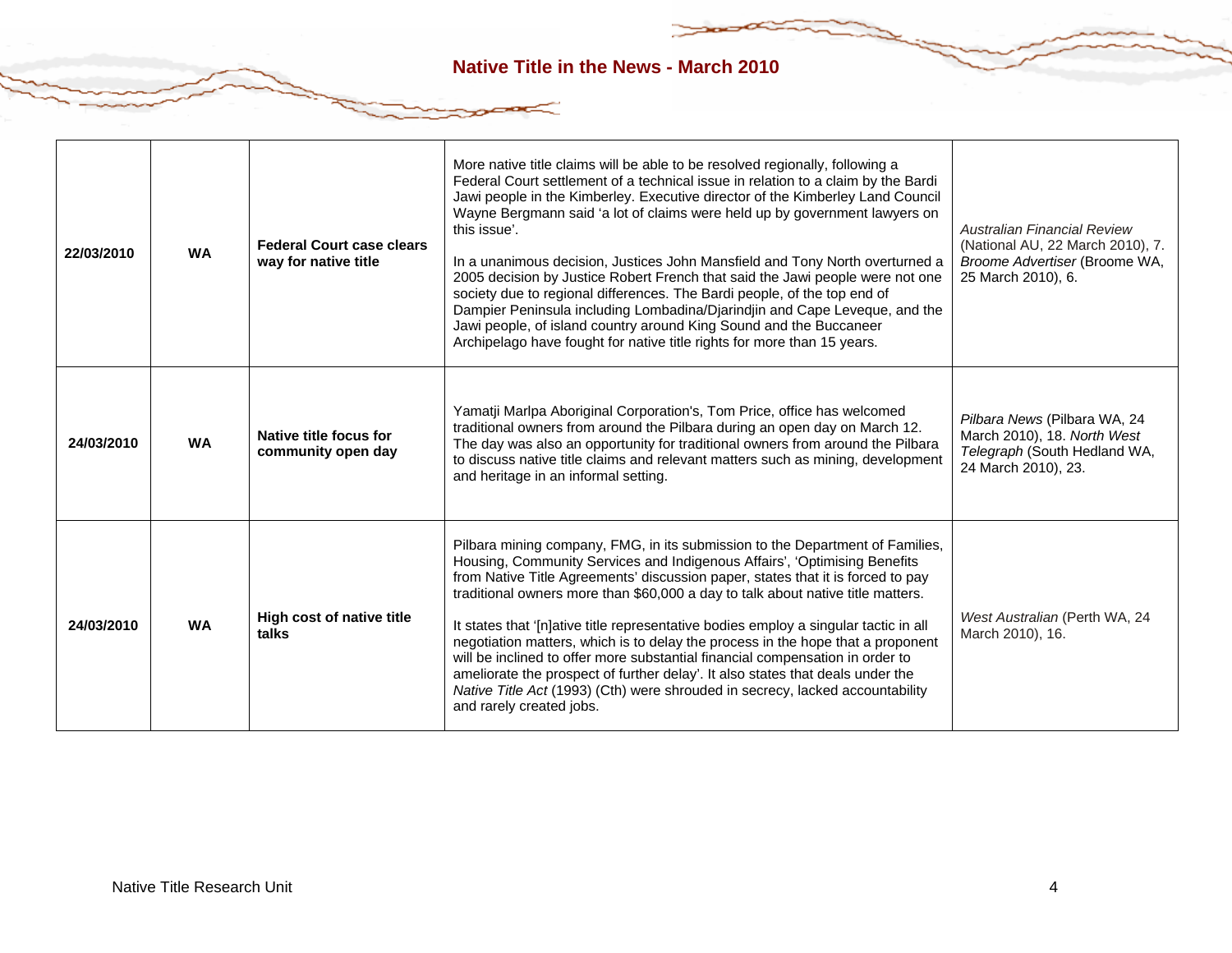| 25/03/2010 | <b>WA</b> | <b>Should Native title cash</b><br>bring wider benefits? | WA state government estimates predict as much as \$3 billion will be paid to<br>Aboriginal groups from current iron ore projects. WA Regional Development<br>Minister Brendon Grylls wants to unlock some of these funds for community<br>projects and is offering access to matching funds from the Royalties for<br>Regions scheme for Aboriginal groups. For this to happen, Mr Grylls needs to<br>convince the Federal Government, which is in charge of the native title<br>process, to make changes to ensure the system is transparent and real<br>advances flow to the people most in need.<br>National Native Title Council chief executive Brian Wyatt disagrees with Mr.<br>Grylls' call for payments to be used to provide greater community benefit. "Why<br>is it that native title holders are expected to spread their entitlements to other<br>groups and subsidise government services," Mr. Wyatt said. "Individual mining<br>magnates worth billions of dollars receive five times the royalties that traditional<br>owners get. Do they spend their billions on improving health, education and<br>living conditions for the wider community? No they don't, and nor should they -<br>this is the responsibility of governments. | West Australian (Perth WA, 20<br>March 2010), 23. West Australian<br>(Perth WA, 22 March 2010), 1.<br>West Australian (Perth WA, 23<br>March 2010), 16. West<br>Australian (Perth WA, 25 March<br>2010), 20. West Australian (Perth<br>WA, 27 March 2010), 32.<br><b>Australian Financial Review</b><br>(National AU, 29 March 2010), 6. |
|------------|-----------|----------------------------------------------------------|-------------------------------------------------------------------------------------------------------------------------------------------------------------------------------------------------------------------------------------------------------------------------------------------------------------------------------------------------------------------------------------------------------------------------------------------------------------------------------------------------------------------------------------------------------------------------------------------------------------------------------------------------------------------------------------------------------------------------------------------------------------------------------------------------------------------------------------------------------------------------------------------------------------------------------------------------------------------------------------------------------------------------------------------------------------------------------------------------------------------------------------------------------------------------------------------------------------------------------------------------------|------------------------------------------------------------------------------------------------------------------------------------------------------------------------------------------------------------------------------------------------------------------------------------------------------------------------------------------|
| 25/03/2010 | QLD       | Century searching for zinc                               | A north west Queensland mine has begun an exploration program to extend its<br>life. The MMG Century mine near Lawn Hill has invested \$6 million across the<br>next 18 months to identify new zinc deposits to feed its processing operations.<br>The mine operates under a unique three party agreement between the<br>operators, the Queensland Government, and local native title groups.                                                                                                                                                                                                                                                                                                                                                                                                                                                                                                                                                                                                                                                                                                                                                                                                                                                         | North West Star (Mt Isa QLD, 25<br>March 2010), 3.                                                                                                                                                                                                                                                                                       |
| 25/03/2010 | <b>WA</b> | Gas region faces native<br>title claim                   | Goolarabooloo and Jabirr Jabirr people are set to vote on whether to resubmit<br>a native title claim lodged in the Federal Court more than a decade ago<br>covering land that includes James Price Point. A meeting will be held between<br>the Kimberley Land Council (KLC), Goolarabooloo and Jabirr Jabirr people on<br>7 April 2010. KLC deputy director Nolan Hunter said since the original claim<br>was lodged, the pastoral lease over Water Bank station had been surrendered.<br>This means the claimant group could now lodge a claim for exclusive native<br>title over land covering more than three quarters of the claim area.                                                                                                                                                                                                                                                                                                                                                                                                                                                                                                                                                                                                        | Broome Advertiser (Broome WA,<br>25 March 2010), 6.                                                                                                                                                                                                                                                                                      |